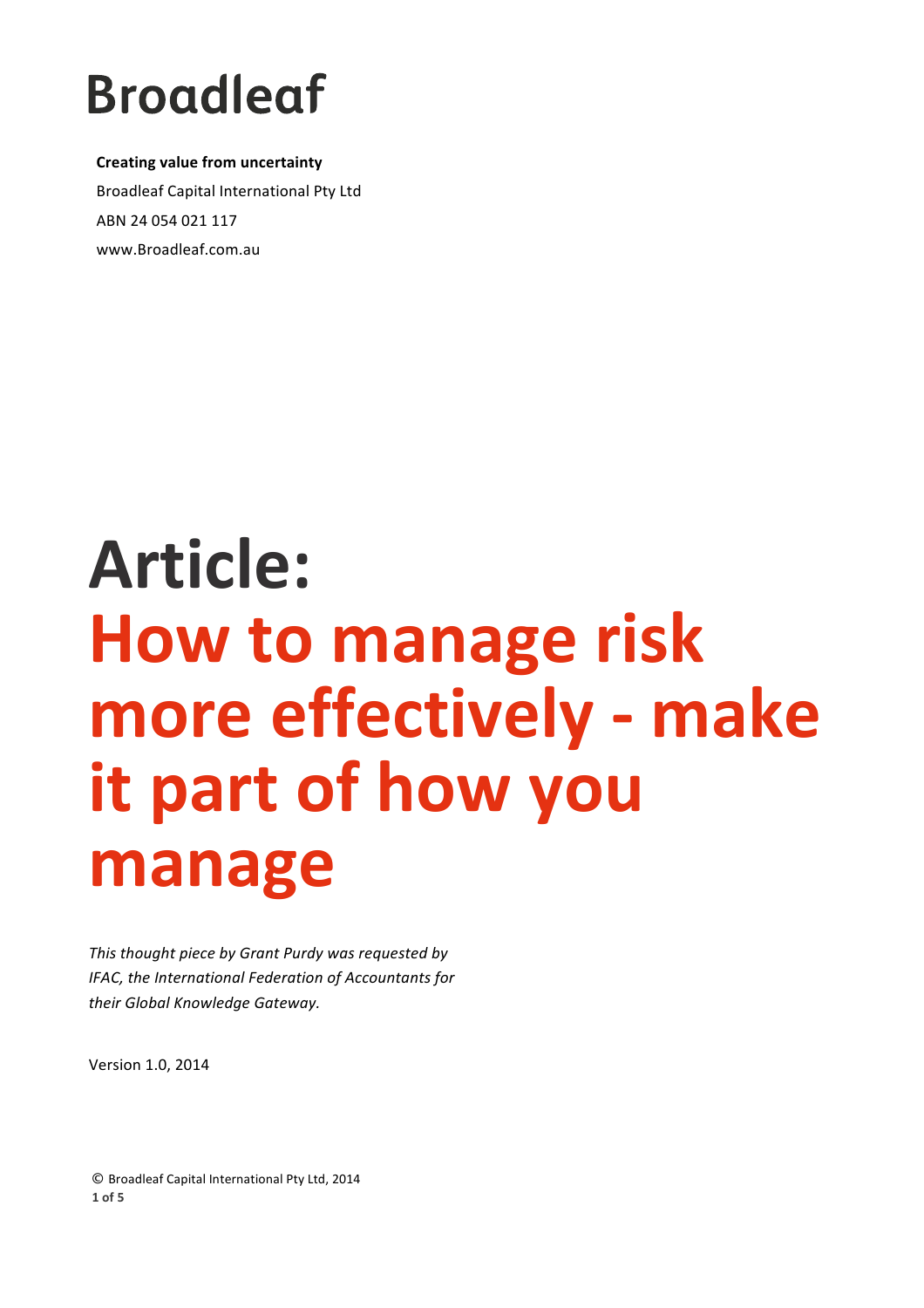We all manage risk, every day and all day, as we make decisions. Mostly, this is intuitive and we cannot prevent ourselves from doing it every time we decide what to do and how to act. That is not to say that we cannot improve the way we manage risk to ensure that our decisions are more reliable and that we increase the certainty that we will achieve our goals and objectives.

When it comes to organizations, the way people who work for them understand and deal with risk links directly to their actual and perceived success. Decisions have to be made that support and facilitate the achievement of the organization's obiectives, and this requires approaches that encourage more consistent and coherent decisions.

Because managing risk is already a natural part of how people make decisions and execute them, risk management is already 'integrated'. To the extent that we might not be aware that it is going on  $-$  even before consultants and risk management specialists start thinking about how they might go about achieving that state of grace. Indeed, it seems that many of the steps that are often recommended to implement risk management in an organization seem directed at isolating it from where it naturally sits or, worse still, imposing a parallel, alien, and competing way of thinking about and acting on the effect of uncertainty on the organization's objectives.

Integrating risk management should mean adopting ways to influence the processes that already exist  $-$  to enhance and improve them but not necessarily replace or increase them. It should not mean forcing something foreign and different into the natural process of decision making  $-$  processes that have often evolved to be efficient and effective within the context in which they operate.

Unfortunately, it seems that many people approach integrating or embedding risk management by trying to impose generic risk management tools and processes (like the ubiquitous risk matrix) onto people and processes where there is no obvious fit or synergy. True integration requires the adaptation and alteration of risk management tools and processes to suit the needs of the decision makers and their existing approaches to decision making rather than the other way around.

Proper integration is not assisted by the continual adoption of new terms and concepts, such as those that are regularly invented and promoted by those who seek to embellish and complicate the risk management process. Recent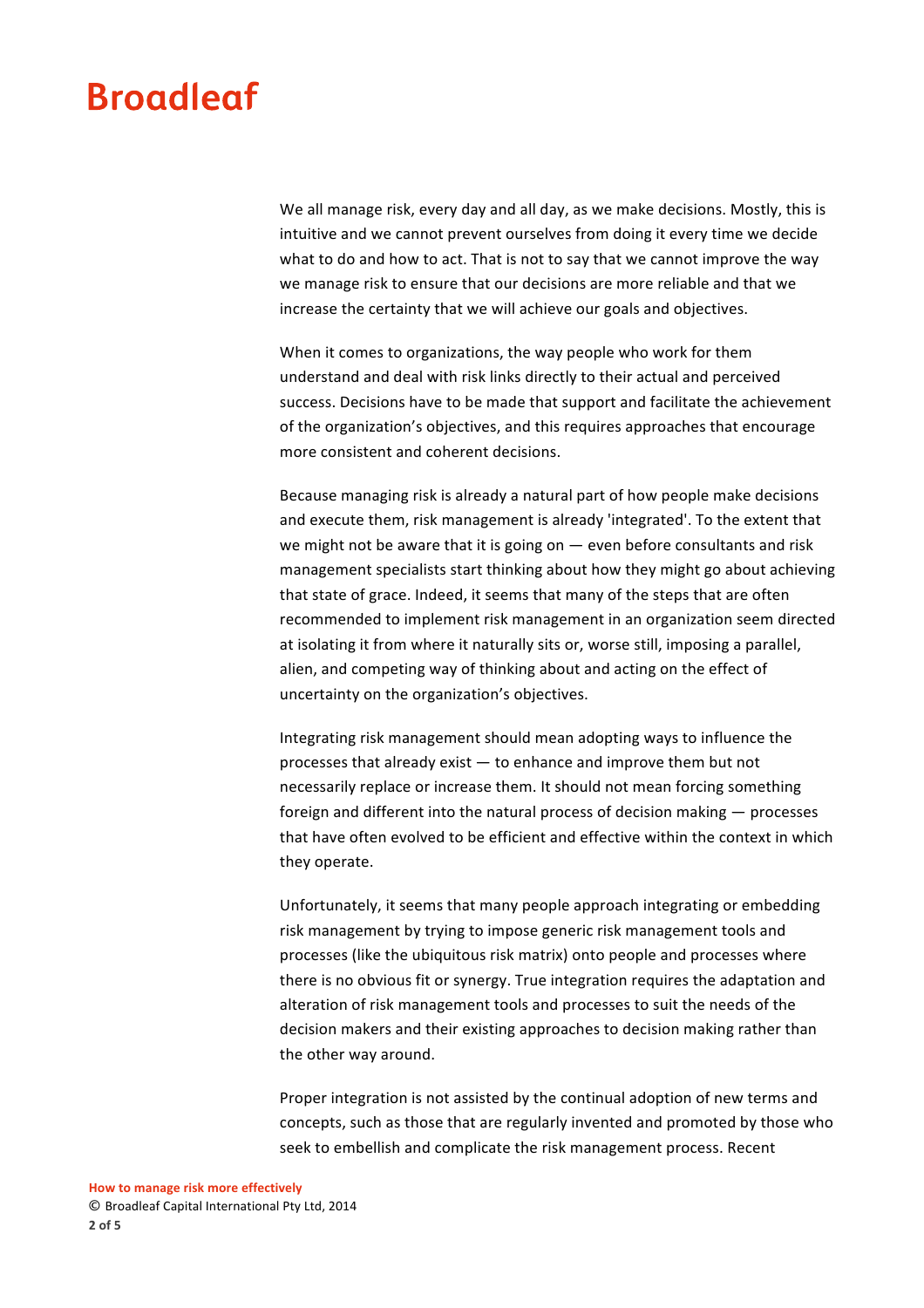examples of such terms and concepts include risk maturity, risk tone, risk intelligence, risk clock speed, risk appetite, and risk appetite statements. Each new addition that does not satisfy a real need or fill a manifest gap in the existing way of thinking about risk and its management fosters the notion that managing risk is something separate and different from our normal processes for running organizations. It should not be. Anything that creates, sustains, or reinforces that apparent separation does a disservice to those upon whom it is imposed.

We cannot easily achieve integration working from the outside in by trying to force general risk management tools and processes into existing processes, unaltered. Instead, we have to work from the inside out by understanding how decisions are made and subsequently implemented.

For example, we need to understand how the good managers and decision makers in the organisation:

- 1. Prepare for decision-making by considering relevant sources of uncertainty and who they need to involve to ensure they are properly informed and assisted
- 2. Discover, understand, and appreciate risks
- 3. Respond by taking actions, and then
- 4. Continually and periodically check progress to make sure that their decisions were the right ones and that they are still on course to achieve what they set out to do.

Points 1-4 above are, of course, the intentions behind the well-known steps of the process in ISO 31000: 2009, Risk Management - Principles and guidelines.

One approach to encouraging this integration is to consider how the people in an organization draw on different sources of information when faced with making a decision. This can be done by:

- Drawing on an appreciation of the causes of outcomes from previous and past events—whether these are considered successes or failures (this can be described as hindsight)
- Forming an assessment of present conditions and, in particular, the effectiveness of those things the organization relies on to enable it to achieve its objectives—its controls (this can be described as insight)
- Challenging the proposed actions and anticipating what might happen in the future and what that might lead to in terms of the effect on the organization's objectives (this can be called foresight).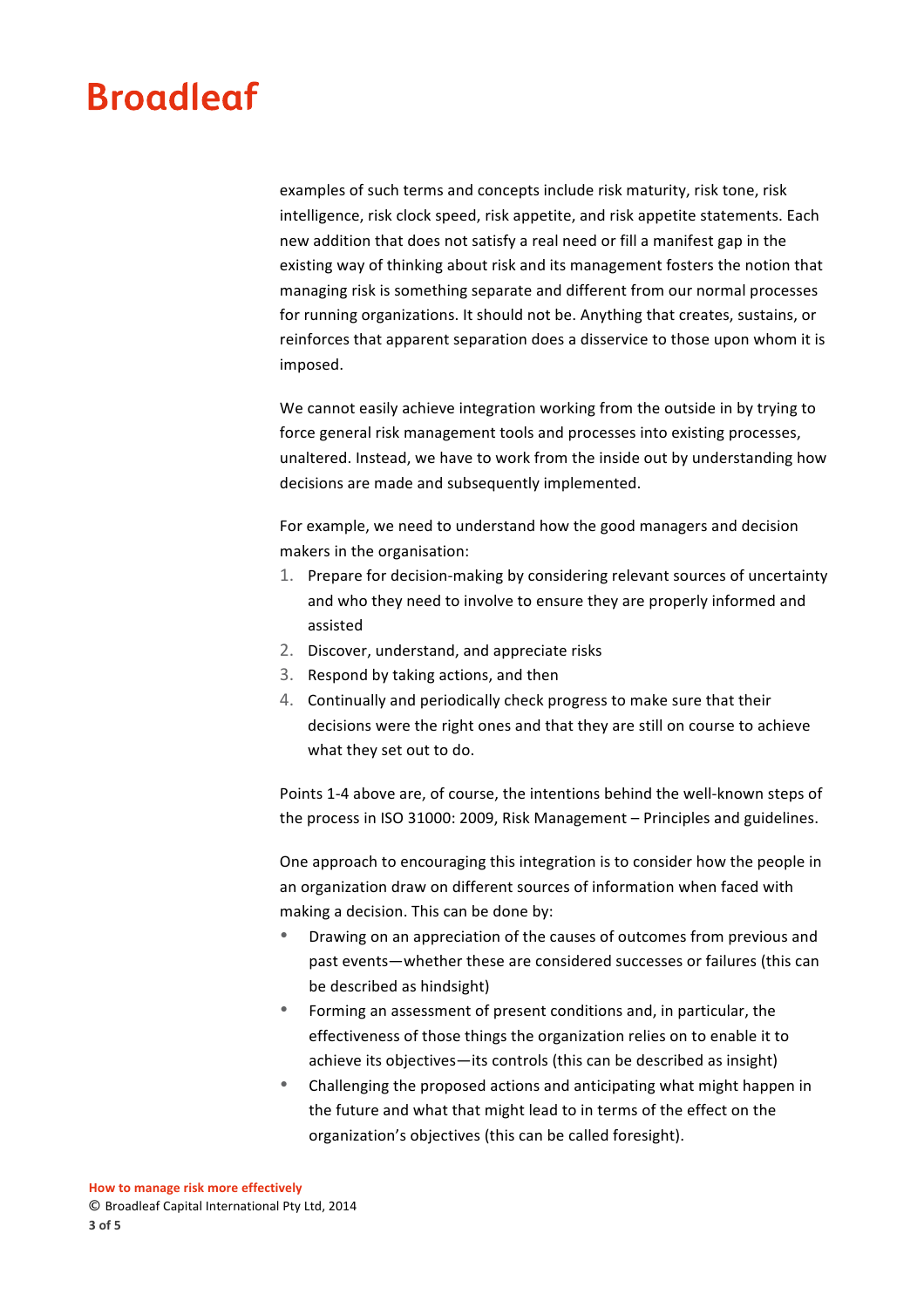Risk management should only ever be a servant of the organization with the role of helping it achieve its objectives by supporting consistent and coherent decision making that is fully cognizant of sources of uncertainty and how these should be dealt with. The risk management process does not make decisions, people do.

Organizations wishing to improve their decisions should build upon their existing systems and processes, adapting them in the manner suggested here, so that the risk management process becomes fully and appropriately absorbed.